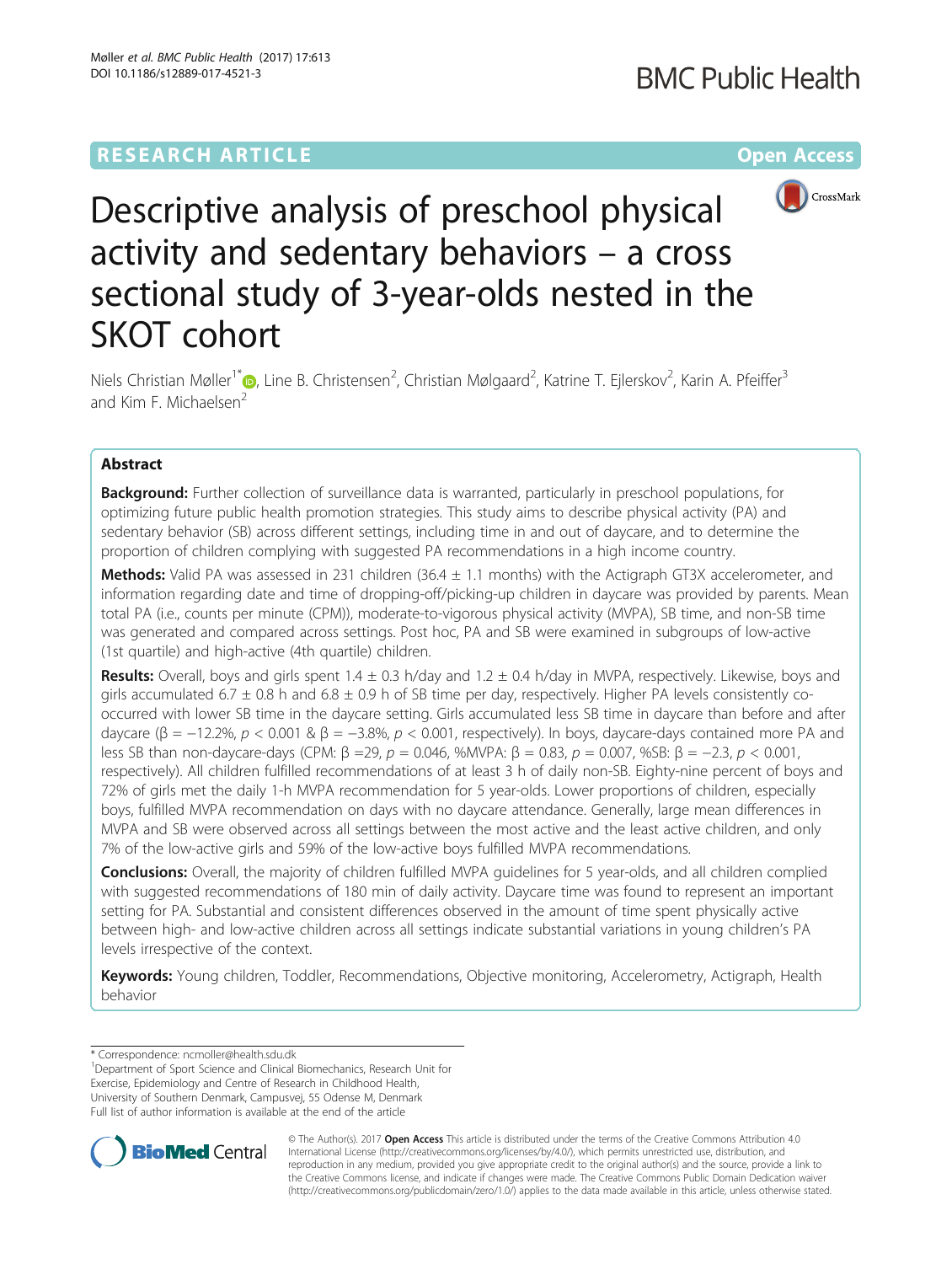# Background

Overweight and obesity in children has increased over previous decades [[1\]](#page-10-0). According to the World Health Organization, more than 41 million children under the age of 5 years are overweight [[2\]](#page-10-0). Research indicates that higher physical activity (PA) during the preschool years (3–5 years) is associated with beneficial effects, not only with respect to adiposity and cardiometabolic indicators but also regarding motor skill development and socialand psychological health [\[3\]](#page-10-0). In accordance with this, sedentary behavior (SB) has been observed to be linked with less favorable health indicators, such as lower measures of psychosocial- and cognitive development in 0–4 year-olds [\[4](#page-10-0)].

PA has been reported to track through childhood and into adulthood [[5, 6](#page-10-0)], thereby indicating the importance of early PA as an important health investment in childhood. However, the evidence of associations between PA and health is less extensive in preschoolers compared to school-aged children and adults, and researchers have called for more data linking PA to various health outcomes in order to optimize PA guidelines in preschoolers [[7\]](#page-10-0). Thus, PA recommendations for children younger than five years have only been formulated fairly recently, and they are generally based on the pragmatic belief that the preschool years constitute a critical period for increasing PA and reducing SB that is pivotal for enhancing various health outcomes. Accordingly, there appears to be some consensus across the UK [\[8](#page-10-0)], Australia [[9](#page-10-0)], and Canada [\[10\]](#page-10-0) that preschoolers should accumulate at least 3 h of PA per day, with the latter further clarifying that children should progress towards at least 60 min of moderate-to-vigorous physical activity (MVPA) per day at the age of five years. Consequently, there are currently no quantifiable MVPA recommendations for children under the age of five years even though some have advocated that 1 h of structured PA together with 1 h of unstructured PA should be accumulated each day [[11\]](#page-10-0).

The focus on the importance of PA in preschoolers has increased during recent years, but information is lacking regarding how much PA and SB these young children are accumulating and in which settings such accretion primarily takes place. Since the vast majority of preschool-aged children spend considerable time in institutions in the form of kindergartens or daycare centers, the out-of-home preschool environment seems to be an ideal setting for PA promotion. Interest in institutional setting as a potential important early-life correlate of PA, therefore, has logically emerged [\[12](#page-10-0)]. Accordingly, potential correlates of SB have typically been examined separately in the home physical and preschool/childcare center environments, but largely inconclusive results have been produced [\[13](#page-10-0)].

The collection of surveillance data is an important part of public health promotion strategies, and further monitoring of PA during early life may serve to identify potential issues that could help optimize public health initiatives. Detailed knowledge in terms of when and where toddlers and preschoolers are sedentary and physically active, including institutional time and leisure time, is pivotal for the initiation, evaluation, and adjustment of future programs launched to increase PA in young children. Therefore, the purpose of this study was to provide an overview of levels and distributions of PA and SB among healthy 3-year-olds in a high income country. This was done by: 1) describing the distribution of total PA, SB time, non-SB time, and MVPA time across typical everyday settings, 2) applying suggested recommendations to determine the proportion of children meeting current PA guidelines. Furthermore, we estimated the proportion of children accumulating at least 60 min of daily MVPA.

# **Methods**

#### Recruitment and participants

Nested cross-sectional data used in this study are from the 3-year examination in the longitudinal observational SKOT cohort study, which has been described in detail previously [\[14, 15](#page-10-0)]. In short, based on random selection from the National Danish Civil Registry of infants born in the greater Copenhagen area, 330 children were enrolled in the study between April 2007 and May 2008 at age 8.5 months and examined at 9, 18, and 36 months. Inclusion criteria were being a singleton infant born at term (≥37 weeks of gestation), with no diseases expected to affect growth or nutritional intake. Anthropometric measures and questionnaire data were collected at all examinations. Twenty children were lost to follow-up before age 3 years, and one child was excluded due to severe chronic disorder with late manifestation. The remaining 309 children still eligible for participation were invited to the 3-year examination. All 3-year examinations  $(\pm 3 \text{ months})$  took place at the Department of Nutrition, Exercise and Sports, Frederiksberg, Denmark during the period from October 2009 to October 2010. Two-point-6 % of the children attended daycare in private homes, 12.6% attended day nursery, and 84.8% attended kindergarten (preschool) – together they are referred to as children attending daycare.

### Anthropometrics

Body weight and height were measured according to standard procedures, as described elsewhere [[14, 15](#page-10-0)]. Means of available measures were used in all analyses. Age- and sex-specific Z-scores for body mass index (BMI-Z) were calculated by the software WHO Anthro (Department of Nutrition, World Health Organization,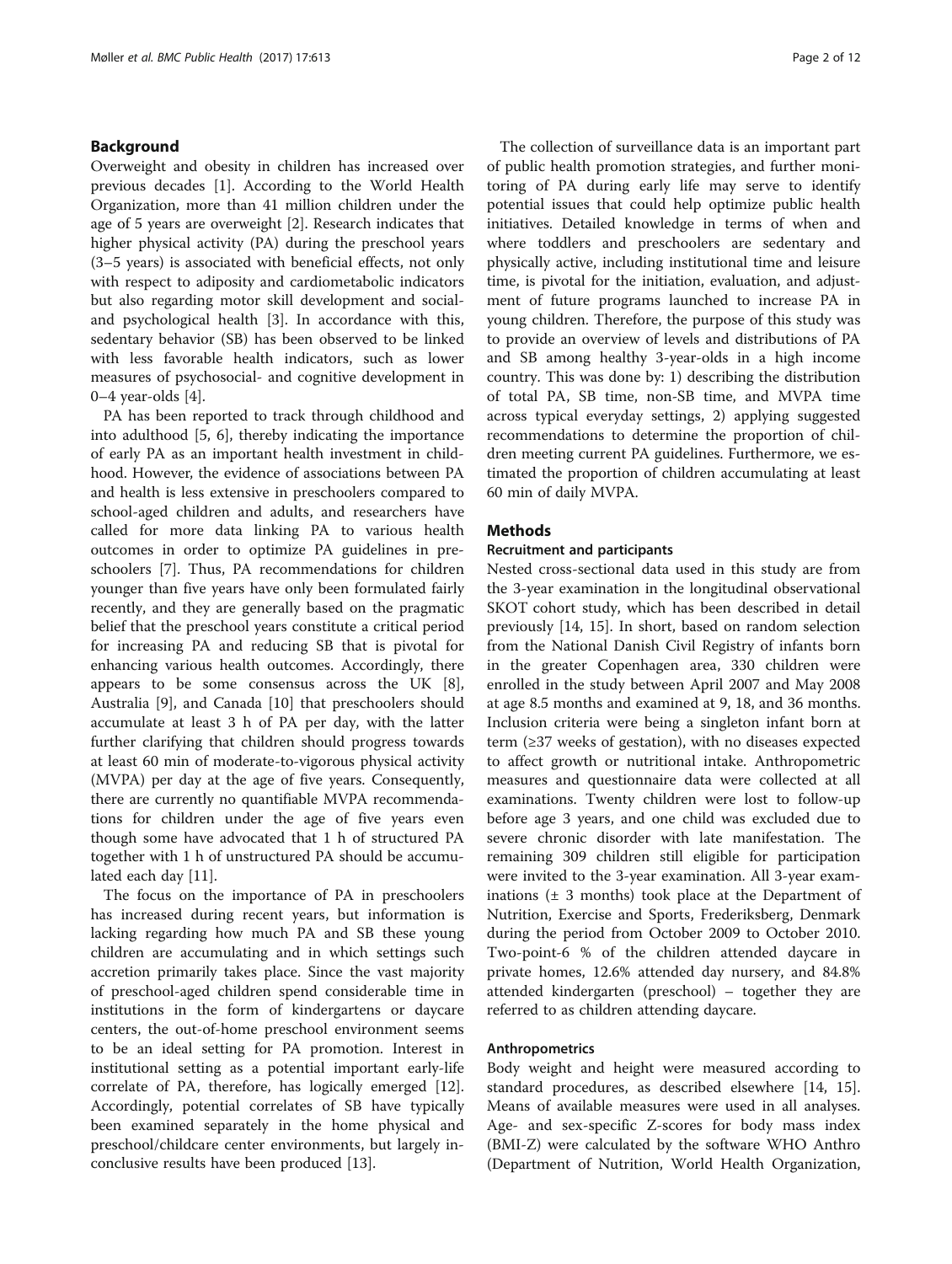Geneva, Switzerland). The proportions of children who were overweight or obese were calculated according to sex- and age specific body mass index (BMI) cut-points [\[16](#page-10-0)].

#### Socio-economic status, sleep and daycare attendance

A proxy of socio-economic status was obtained through information on mothers' level of education in a parentcompleted questionnaire. We defined educational categories based on length of completed academic education, completion of vocational education or training, and gymnasium/high school or lower secondary school education. In this Danish context, academic education refers to higher educations at universities or university colleges, vocational education or training refers to education offered at special state-funded vocational schools, gymnasium/high school refers to a 3-year academicoriented upper secondary educational programme, and lower secondary school refers to education provided in state schools or private schools from Year 0 to Year 9 or 10. Information was also gathered regarding night sleep ("At what time does your child usually fall asleep in the evening?", "At what time does your child usually wake up in the morning?"), and day naps ("How many days per week does the child sleep during the day?", "For how long does the child sleep on days where the child sleeps during the day?").

Information regarding time and date of dropping-off/ picking-up children from daycare and date of any sick days was obtained from a parent-completed log.

# Physical activity

### Instrument

Physical activity was measured with the ActiGraph GT3X accelerometer (Pensacola, FL, USA). The research staff personally fitted all children with the accelerometer. Parents and children were instructed on how to wear the accelerometer (on the right hip using an elastic belt for at least 7 days and nights) and were told to remove it only during water-based activities (bathing, swimming, etc.). The accelerometers were returned to the researchers in a prepaid envelope.

#### Processing of physical activity data

The processing of PA data was conducted using the software packages Propero version 1.1.1 (Department of Sport Science and Clinical Biomechanics, Research Unit for Exercise Epidemiology and Centre of Research in Childhood Health, University of Southern Denmark) and Actilife version 6.4.5 (Pensacola, FL, USA).

Counts per minute (CPM) were used as an estimate of mean total PA, and cut-offs for SB (which simultaneously define time spent in any activity of at least light intensity - i.e. non-SB time), and MVPA were <25

counts/15 s [[17\]](#page-10-0) and  $\geq$ 420 counts/15 s [[18](#page-11-0)], respectively. The accelerometer data were sampled in 2-s epochs and re-integrated into 10-s epochs, and cut-points were scaled accordingly by applying a conversion factor of 0.67. Outcome variables for total valid wear-time, mean total PA, and time spent below or above each activity threshold, as appropriate, were generated by Propero software for each typical everyday setting. The proportions of SB time, non-SB time, and MVPA time are presented both as a percentage of total wear time and as absolute hours/day to eliminate the influence of total wear time and to ease interpretation and comparisons with other studies.

Accelerometer non-wear was defined as periods of 20 min or more of consecutive zeroes. These periods were removed before data analysis. The minimum requirement for wear time inclusion was 4 valid monitoring days, each valid day containing at least 8 h of valid PA assessments.

# Differentiating physical activity during waking hours from body movements during sleep

In this study, continuous 24-h accelerometer data were recorded, resulting in a need to separate PA during waking hours from sporadic movements made during night-sleeping. We used Individual Manual Inspection (IMI) to identify specific times of waking up in the morning and falling asleep in the evenings for each child for each day of monitoring. This method involved manual visual inspection of activity graphs produced by the sleep analysis module in the Actilife software. Falling asleep was defined as the time during which more continuous patterns of PA were followed by at least 5 min of zero counts and an obvious change in behavior pattern to a few single volatile sporadic movements, thereby allowing for tossing and turning in bed. Likewise, wakeup time was defined as the time where more steady patterns of PA followed at least 5 min of zero counts, with allowance given for single sporadic movements during sleep prior to the 5 min zero counts. The visual inspection was performed twice by two trained research assistants and the results were compared. Scoring differences of more than 10 min were double-checked and reevaluated by the second research assistant and LBC. Only PA occurring during waking-hours, as identified by morning wake-up and times of falling asleep at night, was included in the analyses. We used information obtained in the parent-completed questionnaire to compare morning wake-up time and sleep time in evenings as identified by the IMI and parents' reports, respectively. Additionally, we used the filtering of 20 min or more of consecutive zero counts to exclude sleep time in children who were napping during the daytime.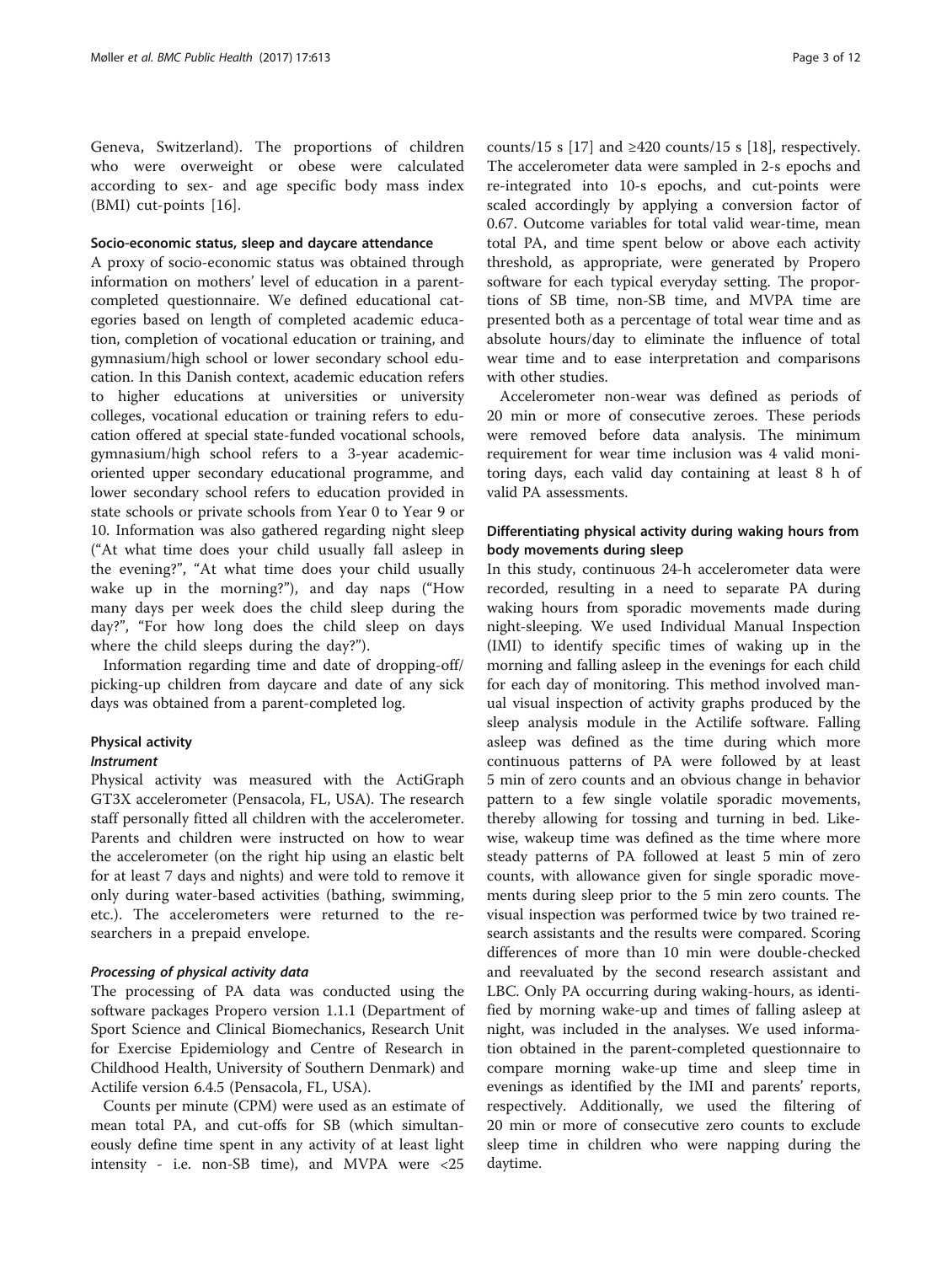#### Defined everyday settings

Based on accelerometer data defined by the use of the Individual Manual Inspection approach and information on daycare attendance provided by parents' logs, timestamped data were analyzed separately for predefined typical settings of the day and week (i.e., all days overall, sick days, daycare-days (DC-days), time before daycare, time in daycare, time after daycare, and non-day-caredays (non-DC-days). All children except one were enrolled in childcare, but some of the children reported having some weekdays without daycare attendance, and 40 children did not report any days in daycare during the monitoring period. These children may have worn the accelerometer during days off or during non-typical weeks like vacation time. Weekdays where parents reported their child did not attend daycare had more similarities with weekend days than with weekdays where parents reported that children where in daycare (data not shown). Accordingly, days were recoded as either DC-days or non-DC-days.

#### Data analyses and statistics

All accelerometer outcomes were processed separately across the following domains: total time all days, sick days, DC-days, time before daycare, time in daycare, time after daycare, and non-DC-days. Crude hourly mean total PA intensity was processed to illustrate more general PA levels throughout the day. To assess if PA or SB differed across settings – (e.g., when children were in daycare and not in daycare), linear regressions were performed with the relevant accelerometer output included as the dependent variable. "Settings" were treated as a dummy variable and included as independent variable in the model. "Cluster option" in Stata IC 14.0 was used on child ID to obtain robust standard errors thereby accounting for repeated observations. The statistical significance of the overall influence of the different settings was evaluated using a Wald test. In case of overall significant influence due to settings, we post hoc used the "lincom" command in Stata to examine if PA or SB outcomes differed across the following combinations of settings: 1) time before daycare vs. time in daycare, 2) time before daycare vs. time after daycare, 3) time in daycare vs. time after daycare. Furthermore, potential differences were examined between DC-days and non-DC-days.

Differences in proportions of children meeting PA recommendations across settings and sex were examined based on the chi-square test. Quartiles based on mean total PA (CPM) were generated post hoc, and subgroups of low active (1st quartile of CPM) and high active (4th quartile of CPM) children were compared for MVPA and SB. Analyses were restricted to individuals with complete data and statistical significance was based on  $\alpha = 0.05$ .

### Results

#### Description of the sample

Participant characteristics are presented in Table [1](#page-4-0). Twohundred-sixty-four children completed the 3-year examination, whereas 7 withdrew from the study before the 3-year examination, 12 children did not respond to the invitation, and 26 children were unable to participate. Four accelerometers were lost in the mail or not returned by the families, and 29 children provided less than 4 valid days of monitoring. No instrument malfunction occurred.

Of the children's mothers, 40.7% had long academic education (>4 years), 35.5% had medium length academic education (3–4 years), 11.3% had short academic education (<3 years), 8.7% had vocational education or training, and 3.9% had no education above gymnasium/ high school or lower secondary school. The 231 children (87.5%) who provided valid PA data were slightly lighter  $(14.5 \pm 1.5 \text{ kg} \text{ vs. } 15.0 \pm 1.5 \text{ kg}, p = 0.0018)$ , shorter  $(95.7 \pm 3.4 \text{ cm vs. } 97 \pm 3.5 \text{ cm}, p = 0.04)$ , and had a lower BMI (15.8  $\pm$  1.14 vs. 16.5  $\pm$  0.96,  $p = 0.006$ ) compared to the children who did not provide valid PA data, but they did not differ significantly by age, sex, overweight/obesity status, or maternal educational level (Additional file [1](#page-10-0): Table S1).

Overall, children had a mean of  $7.0 \pm 1.1$  valid monitoring days and on average  $12.6 \pm 0.8$  h of valid wear time per day. On average, children attended daycare  $4.1 \pm 1.2$  days, and daily valid wear time while in daycare was  $6.4 \pm 1.2$  h (Table [2\)](#page-4-0). Children were dropped off in daycare at 8:32 AM ±42 min and picked up at 3:31 PM ± 43 min, and thus spent an average of  $6.98 \pm 1.08$  h per day in daycare. There were no significant differences in valid wear time by sex, reporting of any days in daycare, or napping during the day (Additional file [2](#page-10-0): Table S2).

Overall, boys and girls spent an average of  $1.4 \pm 0.3$  h/ day (11.2  $\pm$  2.6% of daily time) and 1.2  $\pm$  0.4 h/day  $(9.7 \pm 2.9\%$  of daily time) in MVPA, respectively. Likewise, boys and girls accumulated 6.7  $\pm$  0.8 h (53.5  $\pm$  5.1% of daily time) and  $6.8 \pm 0.9$  h (54.7  $\pm$  5.9% of daily time) of daily SB time, whereas  $5.9 \pm 0.7$  h (46.5  $\pm$  5.1% of daily time) and  $5.7 \pm 0.8$  h (45.3  $\pm$  5.9% of daily time) of non-SB time were accumulated in boys and girls (Table [3\)](#page-5-0).

There were no differences between children's wake up time according to the IMI approach and parents' reports, respectively (06:47:31 AM ±31.7 min vs. 06:49:06 AM  $\pm$ 40.1 min,  $p = 0.55$ ). However, children fell asleep later based on the IMI approach compared to parent provided information (asleep: 20:35:28 PM  $\pm$  46.6 vs.19:58:31 PM  $\pm$  32.8 min,  $p < 0.0001$ ).

#### Hour-by-hour total PA

Crude hourly mean total PA level (CPM) revealed patterns of low PA levels around 11:30 AM, 02:30 PM, and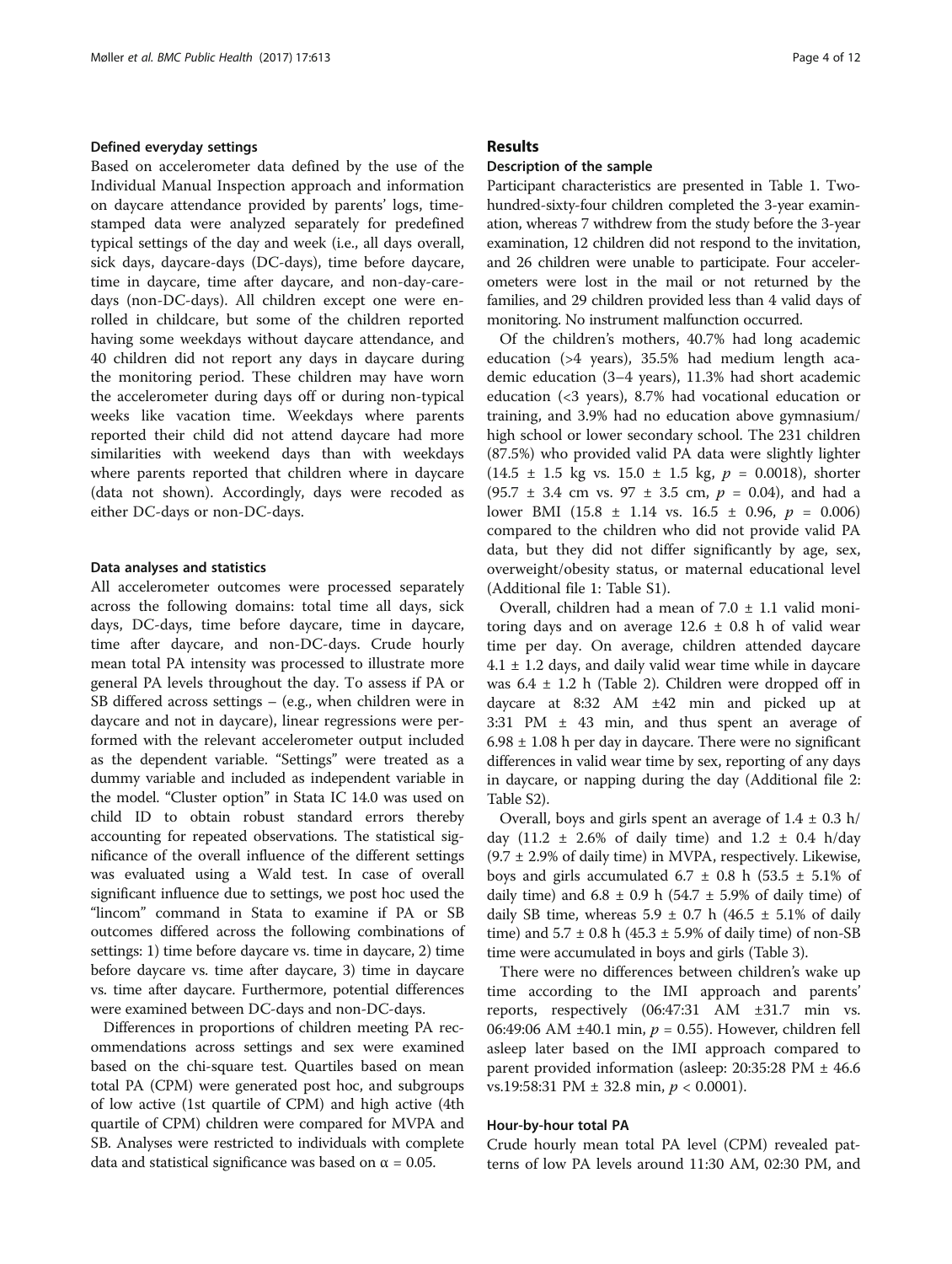|                      | Total $(n = 231)$ | Girls ( $n = 117$ ) | Boys ( $n = 114$ ) |         |
|----------------------|-------------------|---------------------|--------------------|---------|
| Age (months)         | 36.4(1.1)         | 36.3(1.0)           | 36.5(1.2)          | 0.3     |
| Weight (kg)          | 14.5(1.5)         | 14.2(1.5)           | 14.8(1.5)          | 0.002   |
| Height (cm)          | 95.7(3.4)         | 94.8(3.2)           | 96.6(3.4)          | 0.0001  |
| BMI ( $kg* m^{-2}$ ) | 15.8(1.1)         | 15.8(1.2)           | 15.9(1.1)          | 0.6     |
| BMI-for-age-Z-scores | 0.23(0.9)         | 0.25(0.9)           | 0.20(0.83)         | 0.7     |
| Overweight/obese (%) | 6.5/0             | 9.4/0               | 3.5/0              | 0.07/na |

<span id="page-4-0"></span>Table 1 Participant characteristics

BMI Body mass index. Data are means and SD unless otherwise explained

06:00 PM on DC-days. Furthermore, on DC-days, differences in PA patterns were observed between boys taking a nap and boys not taking a nap during early (12:30 PM-02:00 PM) and late (04:00 PM-07:00 PM) afternoon. In girls, this phenomenon could only be observed during the early afternoon (12:00 PM-02:30 PM) (Fig. [1](#page-5-0)). Post hoc sub-analyses supported these findings; overall, on DC-days, on non-DC-days, and in daycare time, the girls who took a nap registered lower mean total PA compared to those girls not taking a nap. Boys taking a nap were more physically active after daycare on DCdays compared to boys who did not take a nap (Additional file [2](#page-10-0): Table S2).

#### The effect of daycare time on children's PA and SB

Significant differences among settings were observed for all PA and SB variables in both girls and boys (all  $p < 0.0001$ ). Generally, post hoc analyses revealed that the daycare setting contributed to higher PA levels and lower SB than non-daycare. In girls, higher total PA (CPM) was obtained during daycare compared to time before and after daycare (β = 228,  $p < 0.001$  & β = 39,  $p = 0.08$ , respectively). Furthermore, girls accumulated more time in MVPA in daycare compared to time before daycare ( $\beta$  = 4.8%,  $p$  < 0.001). Similarly, compared to

| Table 2 Wear-time across settings by type of days and |  |  |  |  |  |
|-------------------------------------------------------|--|--|--|--|--|
| monitoring week                                       |  |  |  |  |  |

|                                                  | n   | Hours, total | Days     | Hours/day |
|--------------------------------------------------|-----|--------------|----------|-----------|
| All days, overall                                | 231 | 88.2 (15.0)  | 7.0(1.1) | 12.6(0.8) |
| Sick days                                        | 21  | 18.1(9.4)    | 1.5(0.8) | 12.3(1.7) |
| Monitored during regular weeks                   |     |              |          |           |
| All days, overall                                | 191 | 87.9 (14.9)  | 7.0(1.1) | 12.6(0.8) |
| DC-days                                          | 191 | 51.1 (16.0)  | 4.1(1.2) | 12.6(1.0) |
| DC-days - before DC                              | 189 | 6.8(3.4)     | 4.1(1.2) | 1.6(0.6)  |
| DC-days - in institution                         | 191 | 26.4(9.5)    | 4.1(1.3) | 6.4(1.2)  |
| DC-days - after DC                               | 190 | 18.0(6.4)    | 4.0(1.2) | 4.5(1.0)  |
| Non-DC-days                                      | 185 | 36.2 (15.8)  | 2.9(1.2) | 12.6(1.0) |
| Monitored during irregular weeks (no days in DC) |     |              |          |           |
| All days, overall                                | 40  | 89.4 (14.8)  | 7.2(1.1) | 12.5(0.9) |

DC daycare. Data are means and SD

time before and after daycare, lower amounts of SB time were accumulated during daycare ( $\beta$  = -12.2%, *p* < 0.001 &  $\beta$  = -3.8%,  $p < 0.001$ , respectively). Opposite results were observed for non-SB time. On days during which they attended daycare, girls engaged in significantly less SB but more MVPA compared to days without daycare attendance (β = −1.6%,  $p = 0.002$  & β = 0.57%,  $p = 0.015$ ). Compared to all other settings with the exception of sick days, girls were least active and accumulated most SB time in the morning before arriving to daycare.

Boys engaged in the highest level of total PA in daycare compared to time before and after daycare ( $\beta$  = 277,  $p$  < 0.001 &  $\beta$  = 82,  $p$  = 0.006, respectively). Furthermore, boys accumulated more time in MVPA during time in daycare compared to time before and after daycare (β = 6.2%,  $p < 0.001$  & β = 2.0%,  $p < 0.001$ , respectively). Also, during time in daycare boys accumulated less SB time compared with time before and after daycare (β = -15.4%,  $p$  < 0.001 & β = -7.6%,  $p < 0.001$ , respectively). DC-days in boys consisted of more time spent in PA and less SB than non-DCdays (CPM: β = 29,  $p = 0.046$ , %MVPA: β = 0.83,  $p = 0.007$ , %SED: β = -2.3,  $p < 0.001$ , respectively). As observed in girls, boys were least active and accumulated most SB time in the morning hours before arriving to daycare – this was true for all variables and settings with the exception of sick days.

Boys exhibited higher levels of total PA (CPM) on all days overall ( $p < 0,001$ ), on DC-days ( $p = 0.01$ ), and when in daycare ( $p = 0.007$ ) when compared to girls. In daycare, boys also accumulated less SB time and more non-SB time compared to girls ( $p = 0.009$ ). Furthermore, significant sex differences in MVPA were observed across all settings with the exception of sick days and time after daycare (all  $p$ -values < 0.03) (Table [3\)](#page-5-0).

# Meeting PA recommendations and associations with daycare attendance

Overall, all boys and girls fulfilled the recommendation of at least 3 h of activity per day. For sick days specifically, these numbers decreased to 82% for girls and 90% for boys, respectively (Table [4](#page-6-0)). Overall, 89% of the boys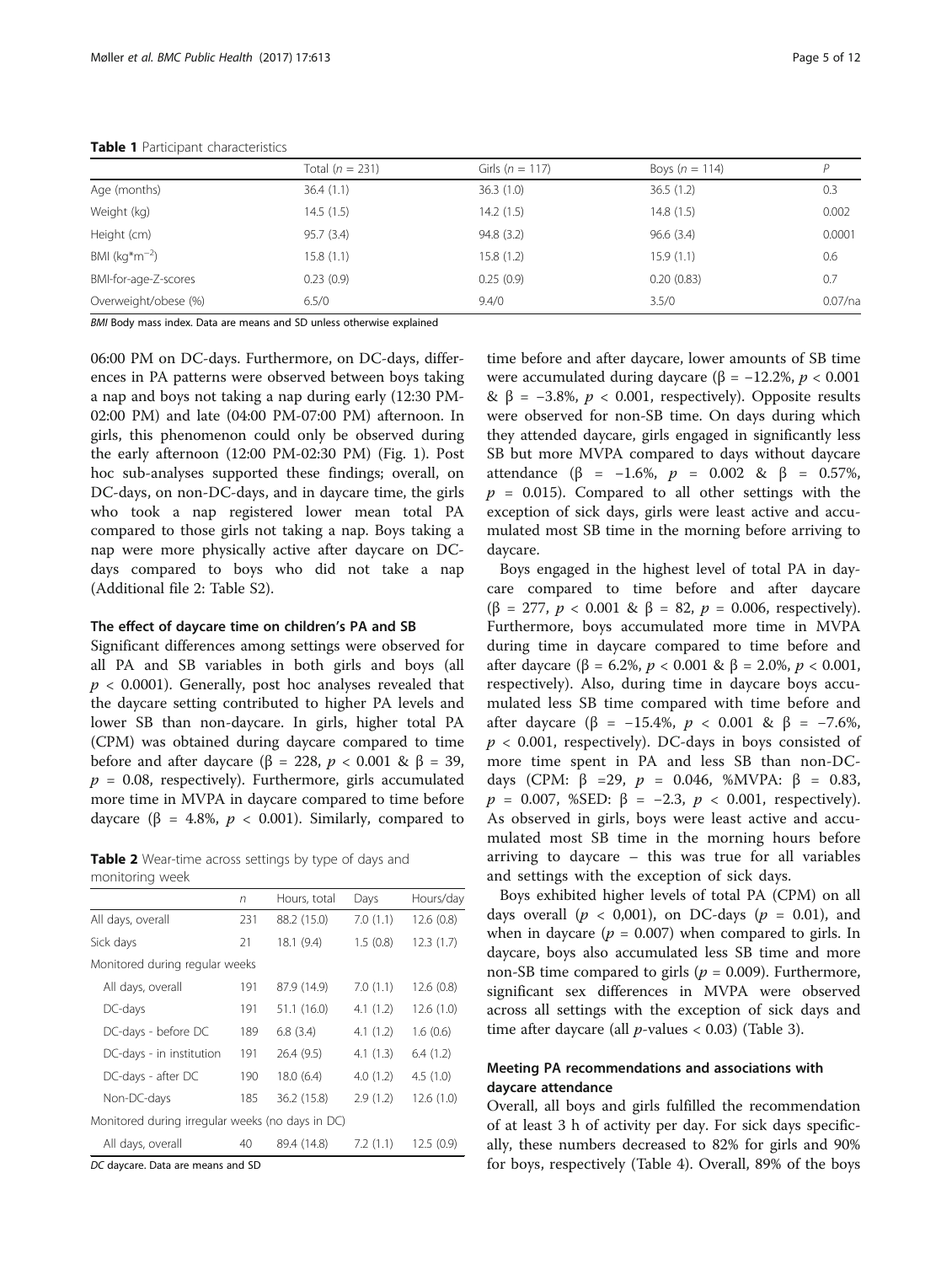|                      | Mean total PA |                             | Sedentary behavior |                             | Non-sedentary behavior |                             | <b>MPVA</b>    |                             |
|----------------------|---------------|-----------------------------|--------------------|-----------------------------|------------------------|-----------------------------|----------------|-----------------------------|
|                      | $\eta$        | <b>CPM</b>                  | Hours/day          | $\%$                        | Hours/day              | %                           | Hours/day      | %                           |
| $Boys+$              |               |                             |                    |                             |                        |                             |                |                             |
| All days, overall    | 114           | $584 \pm 124$ <sup>*</sup>  | $6.7 \pm 0.8$      | $53.5 \pm 5.1$              | $5.9 \pm 0.7$          | $46.5 \pm 5.1$              | $1.4 \pm 0.3$  | $11.2 \pm 2.6^*$            |
| Sick days            | 10            | $442 \pm 180$               | $7.4 \pm 1.3$      | $60.6 \pm 10.5$             | $4.9 \pm 1.5$          | $39.4 \pm 10.5$             | $1.1 \pm 0.6$  | $8.5 \pm 4.5$               |
| DC-days              | 95            | 593 ± 131 $_{c}^{*}$        | $6.6 \pm 0.8$      | 52.4 $\pm$ 5.4 $_c$         | $6.0 \pm 0.8$          | 47.6 $\pm$ 5.4 $_c$         | $1.4 \pm 0.4$  | $11.6 \pm 2.9_c^*$          |
| Before DC**          | 94            | $376 \pm 20$                | $1.0 \pm 0.4$      | $63.3 \pm 7.0$              | $0.6 \pm 0.3$          | $36.7 \pm 7.0$              | $0.1 \pm 0.06$ | $6.8 \pm 2.8$ <sup>*</sup>  |
| In DC                | 95            | $654 \pm 175^{*}$           | $3.1 \pm 0.6$      | $47.9 \pm 7.9^{*}$          | $3.4 \pm 0.9$          | 52.1 $\pm$ 7.9 <sup>*</sup> | $0.9 \pm 0.3$  | $13.0 \pm 4.2^{*}$          |
| After DC             | 95            | $572 \pm 223$               | $2.4 \pm 0.6$      | $55.5 \pm 6.7$              | $2.0 \pm 0.5$          | $44.5 \pm 6.7$              | $0.5 \pm 0.2$  | $11.0 \pm 3.4$              |
| Non-DC-days          | 112           | $564 \pm 147$               | $6.9 \pm 1.0$      | $54.7 \pm 6.1$              | $5.7 \pm 1.0$          | $45.3 \pm 6.1$              | $1.4 \pm 0.4$  | $10.8 \pm 3.0^*$            |
| $Girls$ <sup>+</sup> |               |                             |                    |                             |                        |                             |                |                             |
| All days, overall    | 117           | $527 \pm 129$               | $6.8 \pm 0.9$      | $54.7 \pm 5.9$              | $5.7 \pm 0.8$          | $45.3 \pm 5.9$              | $1.2 \pm 0.4$  | $9.7 \pm 2.9$               |
| Sick days            | 11            | $318 \pm 121$               | $8.1 \pm 2.2$      | $65.2 \pm 9.9$              | $4.2 \pm 1.2$          | $34.8 \pm 9.9$              | $0.6 \pm 0.3$  | $5.3 \pm 2.5$               |
| DC-days              | 95            | $543 \pm 144$               | $6.8\pm\,1.1$      | 53.8 $\pm$ 6.8 <sub>c</sub> | $5.8 \pm 1.0$          | $46.2 \pm 6.8$              | $1.3 \pm 0.4$  | 10.1 $\pm$ 3.1 <sub>c</sub> |
| Before DC**          | 95            | $351 \pm 116$               | $1.0 \pm 0.4$      | $63.4 \pm 8.5$              | $0.6 \pm 0.3$          | $36.6 \pm 8.5$              | $0.1 \pm 0.06$ | $6.0 \pm 2.5$               |
| In DC                | 96            | 580 $\pm$ 201 <sub>bd</sub> | $3.2 \pm 0.7$      | $51.2 \pm 9.3$ <sub>a</sub> | $3.1 \pm 0.9$          | 48.2 $\pm$ 9.3.             | $0.7 \pm 0.3$  | $10.8 \pm 4.3_h$            |
| After DC             | 95            | $541 \pm 169$               | $2.5 \pm 0.8$      | $55.0 \pm 8.1$              | $2.1 \pm 0.6$          | $45.0 \pm 8.1$              | $0.5 \pm 0.2$  | $10.2 \pm 3.7$              |
| Non-DC-days          | 113           | $523 \pm 148$               | $7.0 \pm 0.9$      | $55.4 \pm 6.0$              | $5.6 \pm 0.9$          | $44.6 \pm 6.0$              | $1.2 \pm 0.4$  | $9.5 \pm 3.1$               |

<span id="page-5-0"></span>Table 3 Physical activity and sedentary behavior across settings

CPM counts per minute, MVPA moderate-to-vigorous physical activity, DC daycare<br> $^\dagger$ : significant influence of settings on levels of all outcomes examined,  $\ddot$ : significant sex differences,  $\ddot{\ddot{\ }}$ : least active sett significant different from after DC and before DC, b: significant different from before DC, c: significant different from non-DC-days, d: borderline significant different from after DC.  $^{1\!\#}$ ,  $^{**}$ , <sub>b)</sub>: all *p-*values < 0.001,  $^{*}$ : all *p-*values < 0.03, <sub>a)</sub>: all *p-*values < 0.006), <sub>c)</sub>: all *p-*values < 0.05), <sub>d)</sub>:  $p=0.08$ 

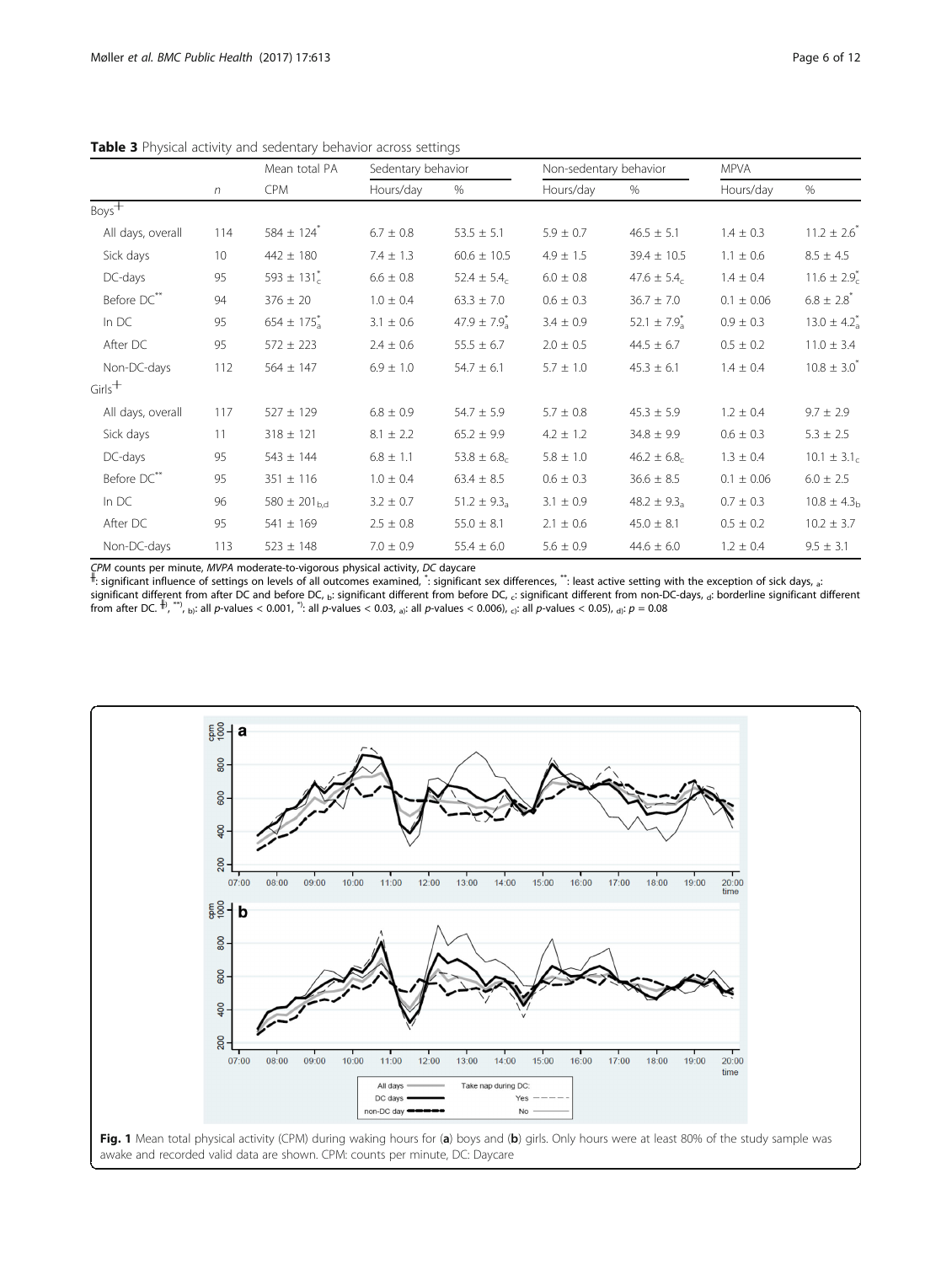<span id="page-6-0"></span>

| Table 4 Percentages of children meeting physical activity |
|-----------------------------------------------------------|
| recommendations by type of days                           |

|                   | n   | $\geq$ 180 min<br>non-sedentary per day | $\geq 60$ min MPVA<br>per day |
|-------------------|-----|-----------------------------------------|-------------------------------|
| Total             |     |                                         |                               |
| All days, overall | 231 | 100                                     | 81                            |
| Sick days         | 21  | 86                                      | 29                            |
| DC-days           | 190 | 100                                     | 82                            |
| Non-DC-days       | 225 | 100                                     | $72***$                       |
| Boys              |     |                                         |                               |
| All days, overall | 114 | 100                                     | 89*                           |
| Sick days         | 10  | 90                                      | 40                            |
| DC-days           | 95  | 100                                     | $88^{\degree}$                |
| Non-DC-days       | 112 | 100                                     | $76***$                       |
| Girls             |     |                                         |                               |
| All days, overall | 117 | 100                                     | 72                            |
| Sick days         | 11  | 82                                      | 18                            |
| DC-days           | 95  | 100                                     | 75                            |
| Non-DC-days       | 113 | 100                                     | 67                            |
|                   |     |                                         |                               |

MVPA moderate-to-vigorous physical activity, DC daycare \*

: significant sex differences, \*\*: significant differences between proportion of children meeting the recommendations on DC-days and non-DC-days. \*), \*\*): all p-values < 0.02

met the recommendation for 5-year-olds of at least 1 daily hour of MVPA. A significantly ( $p = 0.001$ ) smaller proportion (72%) of girls met this recommendation (Table 4). Furthermore, fewer girls than boys ( $p = 0.015$ ) met the MVPA recommendations on DC-days. Generally, more children met MVPA recommendations on DC-days than on non-DC-days although these differences only were significant in boys (boys:  $p = 0.02$ , girls:  $p = 0.24$ ). Finally, as expected, the lowest proportions of girls (18%) and boys (40%) were observed to fulfill MVPA recommendations on sick days (Table 4).

### PA levels and SB in low- and high -active children

Large differences in MVPA and SB were consistently observed across all settings between the most (4th PA quartile) and the least active (1st PA quartile) children. In contrast to the total sample significant sex differences were also observed in time after daycare ( $p = 0.04$ ) and on non-DC-days ( $p = 0.0006$ ) in the least active children. No significant sex differences were observed in any setting in the most active quartiles of boys and girls (all  $P > 0.11$ ) (Table [5\)](#page-7-0).

Overall significant influences of settings on MVPA and SB were observed for the most and least active girls and boys (all  $p < 0.03$ ). Post hoc analyses revealed that both girls and boys in the fourth PA quartile accumulated significantly less SB time in daycare compared to time before daycare (girls:  $\beta$  = -13.6%,  $p$  < 0.001; boys:  $β = -17.9%, p < 0.001$  and time after daycare (girls: β = −4.36%, p = 0.07; boys: β = −7.8%, p = 0.003). Compared to all other settings, both high- and lowactive girls and boys participated in the least MVPA and most SB time during morning hours before daycare (Table [5\)](#page-7-0).

Overall, only 7% of the least active girls and 59% of the least active boys fulfilled the recommendation for 5-year-olds of at least 1 h of MVPA per day. In high active girls and boys these numbers were 97% and 100%, respectively (data not shown).

### **Discussion**

Results showed clear differences in PA levels and SB across everyday settings, with children consistently being more active when in daycare. These findings illustrate the importance of investigating where and how children optimally should be active and how and where PA promotion programs for preschoolers best could be launched. Low levels of total PA and MVPA consistently co-occurred with high levels of SB in the morning before daycare attendance. Likewise, children were more active and accumulated less SB time on DC-days compared to non-DC-days, particularly during time spent in daycare. Similar patterns were generally observed across settings in high- and low-active children as observed in the total sample, although fewer significant differences were observed in these subgroups indicating more homogenous behaviors across settings in high- and low-active subjects.

### Daycare time and children's PA and SB

We observed clear patterns of low PA on DC-days around 11:30 AM, 2:30 PM and 6:00 PM, possibly reflecting consistent meal times across DC-days and the daycare institutions. The forenoon (10:00 AM-11:00 AM) and early afternoon (12:00 PM-02:00 PM) were characterized by periods of high PA levels. This corresponds well with commonly scheduled playtime in Danish preschools. Although day-time-specific routines to some extent are expected to affect children's PA level across different daycare centers (e.g., around lunch time), it is noteworthy how different daycares seem to follow the same hourly routines throughout the day. Such patterns did not appear on non-DC-days, indicating more flexibility across individual families on those days.

The fact that results revealed higher PA levels in daycare than out of daycare supports previous findings in preschoolers observed in a Danish study [\[19](#page-11-0)]. Olesen et al. reported lower PA levels in children during leisure time than during their preschool day. Furthermore, the authors noted substantially lower total PA levels on weekend days compared to weekdays. Interestingly, these differences were reported to change throughout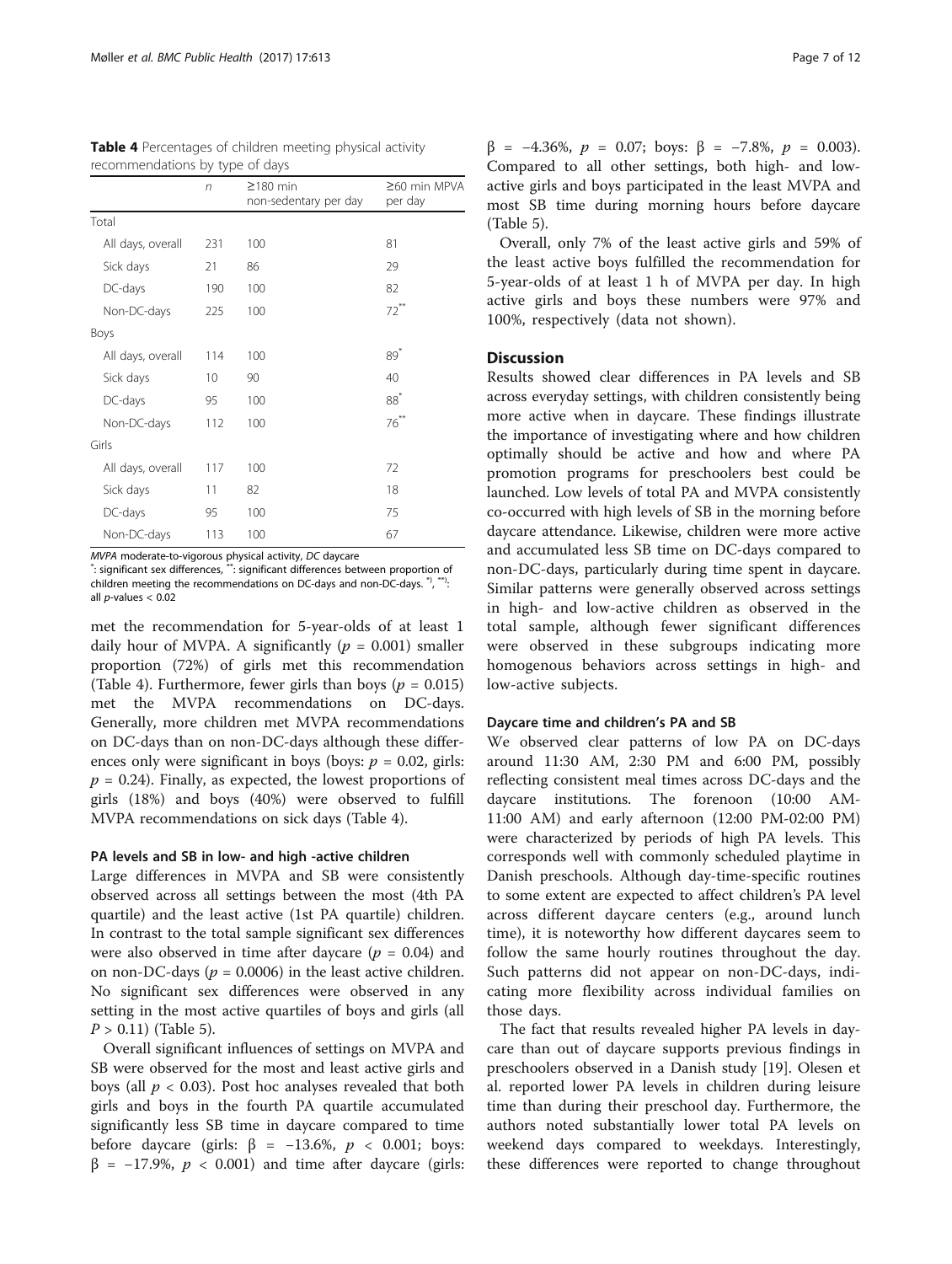|                      | Mean total PA (CPM)       |                            | Sedentary behavior (% of time)            |                              | MPVA (% of time)           |                              |  |
|----------------------|---------------------------|----------------------------|-------------------------------------------|------------------------------|----------------------------|------------------------------|--|
|                      | Q1                        | $Q4$ **                    | Q1                                        | $Q4$ <sup>**</sup>           | Q1                         | $Q4$ <sup>**</sup>           |  |
| Boys <sup>+</sup>    |                           |                            |                                           |                              |                            |                              |  |
| All days, overall    | 441 $\pm$ 63 <sup>*</sup> | $742 \pm 95$               | 58.1 $\pm$ 4.1 <sup>*</sup>               | $49.7 \pm 5.1$               | $8.1 \pm 1.5$ <sup>*</sup> | $13.8 \pm 2.0$               |  |
| DC-day               | $447 \pm 82^{*}$          | $754 \pm 110$              | $57.0 \pm 4.1$ <sup>*</sup>               | $48.3 \pm 5.0_A$             | $8.2 \pm 2.2$ <sup>*</sup> | $14.5 \pm 2.5$               |  |
| Before DC***         | $306 \pm 77$              | $447 \pm 141$              | $66.5 \pm 5.5$                            | $61.2 \pm 7.3$               | $5.3 \pm 1.8$              | $8.3 \pm 3.5$                |  |
| In $DC$              | $488 \pm 128_{a}^{*}$     | $823 \pm 178$ <sub>a</sub> | 53.4 $\pm$ 8.1 <sup>*</sup> <sub>ah</sub> | 43.3 $\pm$ 6.8 <sub>ac</sub> | $8.9 \pm 3.1^{\circ}$      | $16.5 \pm 4.2$ <sub>ae</sub> |  |
| After DC             | $446 \pm 104$             | $750 \pm 175$              | 58.1 $\pm$ 5.7 <sup>*</sup>               | $51.1 \pm 8.5$               | $8.4 \pm 2.7$ <sup>*</sup> | $13.8 \pm 3.9$               |  |
| Non-DC-day           | 431 $\pm$ 73 <sup>*</sup> | $725 \pm 151$              | 58.7 $\pm$ 4.9 <sup>*</sup>               | $50.7 \pm 6.5$               | $7.8 \pm 1.7$ <sup>*</sup> | $13.3 \pm 2.7$               |  |
| $Girls$ <sup>+</sup> |                           |                            |                                           |                              |                            |                              |  |
| All days, overall    | $371 \pm 50$              | $693 \pm 86$               | $61.8 \pm 3.6$                            | $49.1 \pm 3.9$               | $6.3 \pm 1.3$              | $13.2 \pm 2.3$               |  |
| DC-day               | $379 \pm 71$              | $701 \pm 113$              | $61.5 \pm 5.0$                            | $48.3 \pm 4.5$               | $6.6 \pm 1.7$              | $13.4 \pm 2.4$               |  |
| Before DC***         | $296 \pm 121$             | $409 \pm 98$               | $67.4 \pm 7.7$                            | $59.1 \pm 7.2$               | $5.0 \pm 2.8$              | $7.3 \pm 2.4$                |  |
| In DC                | $384 \pm 97$              | $773 \pm 202$ <sub>a</sub> | $60.0 \pm 7.6$                            | 45.4 $\pm$ 4.4 <sub>ae</sub> | $6.6 \pm 2.3$              | $14.7 \pm 4.0$ <sub>a</sub>  |  |
| After DC             | $390 \pm 109$             | $675 \pm 183$              | $62.1 \pm 7.3$                            | $49.8 \pm 7.6$               | $6.9 \pm 2.4$              | $13.3 \pm 3.7$               |  |
| Non-DC-day           | $369 \pm 57$              | $695 \pm 130$              | $61.6 \pm 4.3$                            | $50.0 \pm 5.1$               | $6.3 \pm 1.4$              | $13.2 \pm 2.9$               |  |

<span id="page-7-0"></span>**Table 5** Physical activity levels across settings in high- vs. low-active children

CPM counts per minute, Q1 1st quartile (least active children), Q4 4th quartile (most active children), MVPA moderate-to-vigorous physical activity, DC daycare<br>‡: significant influence of settings on levels of all outcome : least active setting, <sub>a</sub>: significant different from before daycare, <sub>b</sub>: borderline significant different from after daycare, <sub>c</sub>: significant different from after daycare, d: borderline significant from non-DC-days, et borderline significant from after daycare.  $\ddot{\cdot}$ : all p-values < 0.04,  $\ddot{\cdot}$ : all p-values < 0.003, a): all p-values < 0.02),  $_{\rm b}$ d):  $p = 0.06$ , c):  $p = 0.003$ , e):  $p = 0.07$ 

the day (i.e., children were more active on weekdays compared to weekend days from 8 AM to 4 PM but more active in weekends from 4 PM to 8 PM). These findings correspond well to our findings of children being more active on weekdays during daycare hours. Generally, previous studies from other countries have reported some similar and some contradictory results when examining preschool vs. non-preschool PA by comparing weekdays and weekends [\[20](#page-11-0)–[22\]](#page-11-0).

High PA levels in the daycare setting are in contrast to findings observed in other countries when describing PA levels within the childcare setting [[12\]](#page-10-0). Unlike our study, these observations, though, did not take into account the potential individual differential impact of time and place on children's PA, although the authors noted that other data available suggest that the problem of low PA is not unique to the child care setting. Furthermore, these differences are in part likely due to heterogeneity between samples, differences in monitor type, measurement protocol (e.g., minimum criteria for valid day and time of start/stop in morning/evening). Hesketh et al. previously examined preschoolers' PA in the UK by specifically exploring the potential differential impact of time and place including childcare. In accordance with our observations, they reported that young children accumulated more MVPA in childcare compared to when at home [\[23](#page-11-0)].

According to Danish daycare law, it is compulsory for all kindergartens and day nurseries in Denmark to create

a written pedagogical curriculum plan describing targets for working with children within specific themes, including social competences and relations, nature, and the body and body movements. Typically, within the Danish context it is also mandatory for preschool children to spend time outdoors on a daily basis and outdoor environments, such as playground and portable equipment, are usually available. A recent review conducted by Tonge et al. identified size, use, and presence of outdoor environment as consistent PA and SB correlates in preschoolers [[24\]](#page-11-0). Furthermore, outdoor childcare hours have been suggested to comprise more PA than indoor hours [[25](#page-11-0)]. Other factors, such as presence of peers and peer prompts, in the daycare setting may contribute to our findings of elevated PA levels during daycare hours [[24\]](#page-11-0).

Maternal and paternal behaviors have previously been observed to associate with children's home- and neighborhood-based SB and MVPA [[26](#page-11-0)], and mothers' SB during the morning period has related negatively to children's MVPA [[27\]](#page-11-0). We speculate that early morning time periods, especially during less flexible weekdays, are characterized by essential daily living activities (e.g., bathing, dressing, and eating) with little options for parents and children to be active before daycare attendance. Although the present study was not designed to identify specific PA- and SB-correlates but more should be seen as a descriptive hypothesis-generating study, our findings indicate that morning and afternoon during weekdays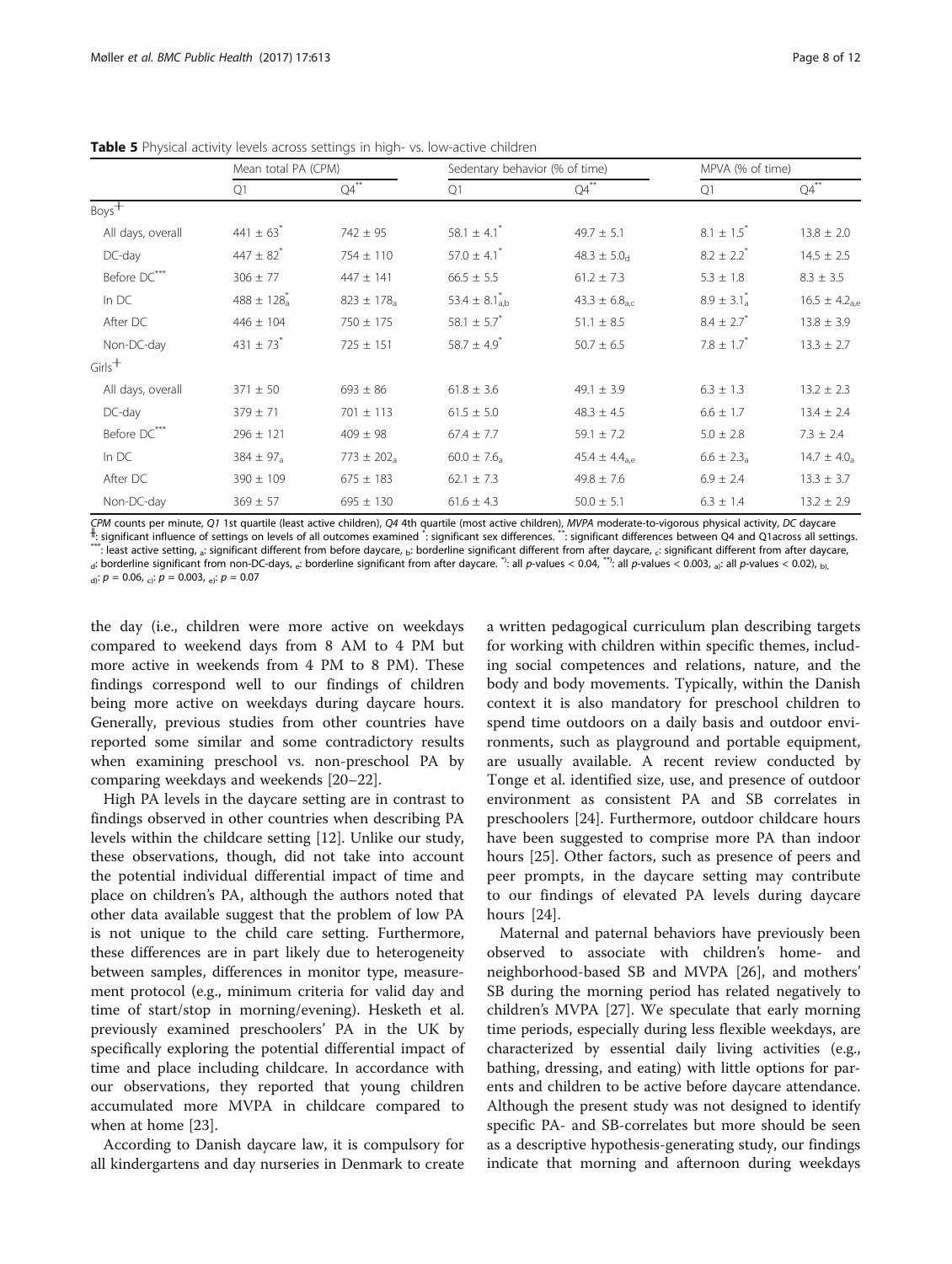are obvious intervention opportunities in preschoolers. Promotion of PA and reduction of SB during early morning-hours seems difficult because of a need to perform practical tasks which might leave fewer opportunities to be physically active. Generally, there may be more potential for promoting parents' and children's home-based PA on weekdays in the afternoon after daycare or on weekends. It is possible that factors such as pedagogical curriculum and institutional policy, outdoor environment, and the potential importance of peers might influence attempts to increase childcare PA levels.

It is important to note that we observed considerable differences between low- and high-active children across all settings and PA variables examined. This is interesting and indicates that low-active children are substantially and consistently less active compared to highly active children, irrespective of the context. Most studies find that boys are more active than girls [[28](#page-11-0)]; however, sex-based differences were not observed among the most active children in the current study. These findings support that targeting of PA and non-SB seems conceivable and should be favored across all settings in the least active children.

### Adhering to PA recommendations

Previous PA reviews conducted in preschoolers generally have confirmed low PA levels, high levels of SB [\[12](#page-10-0)], and low prevalence of children adhering to recommendations [[29\]](#page-11-0), or the authors have been unable to make conclusions regarding the PA levels due to methodological inconsistencies [\[30](#page-11-0)]. Cardon et al. [[20](#page-11-0)] previously reported that only 7% of Dutch preschoolers engaged in 60 min of MPVA per day, but they used a cutoff point of ≤615 counts/15 s to define MVPA as suggested by Sirard et al. [\[31](#page-11-0)]. In our study, we reported that 72% of girls and 89% of boys accumulated at least 60 min of daily MVPA which is recommended for children when they reach the age of 5 years. However, when we tried to apply the Sirard cut-points [[31\]](#page-11-0) results became quite comparable to the findings observed by Cardon et al., as proportion of children complying with MVPA guidelines decreased substantially to 7% and 12%, respectively (results not shown). Similarly, we found that all children met the recommendation of 3 h of daily engagement in PA with any activity. However, when applying high SB cut-points, as suggested by Sirard et al. [[31\]](#page-11-0), only 1% of children in the present study fulfilled recommendations of at least 3 h PA with any intensity per day (results not shown). This illustrates the impact that the selection of cut-points will have on overall conclusions. We would argue that a fairly "low" cut-point to define SB seems preferable in young children. A good example of why this might be preferable is a case such as sitting on the floor instead of on a

chair, which often involves small movements to shift position. These small movements may be regarded as small breaks in SB time. Considering the intermittent nature of young children's PA [\[32](#page-11-0)], free play activities in young children could be hypothesized to involve a high frequency of such breaks even though the overall activity (lying or sitting) in itself may qualify as SB according to some observational protocols (e.g., the Children's Activity Rating Scale, CARS [[33\]](#page-11-0)). The use of ≤25 counts/15 s and ≤420 counts/15 s cut-points to define SB and MVPA, respectively, as applied in the present study, has previously been suggested by Trost et al. as the best cut-off thresholds to use in young children [\[34](#page-11-0)].

In the present study, both boys and girls were observed to accumulate most of their time in MPVA when in daycare (boys, 13% of daycare time and girls 10.8%). These numbers correspond well to previous results observed in US preschoolers indicating that 3–5-year-olds engage in 7.7 min of MVPA per hour of preschool attendance, corresponding to approximately 13% of the time [\[35\]](#page-11-0).

We found that only 7% of the least active girls and 59% of the least active boys fulfilled the recommendation of at least 1 h of MVPA per day. Although MPVA recommendations do not apply for children younger than 5 years, these are discouraging results from a public health perspective. This, especially since early PA levels during childhood have been reported to be predictive for later PA levels [[5](#page-10-0), [6](#page-10-0)], and since risk factors for lifestylerelated diseases tend to cluster in the least fit and least active children [[36\]](#page-11-0). Therefore, the least active children even in daycare or kindergarten are most likely in most need of early and targeted interventions.

### Effect of night sleep and daytime napping

For some participants, we were somewhat challenged in defining the precise time of wake-up. However, based on subjective information provided in the parental questionnaire, we found high agreement between times of wake-up based on IMI and information provided by parents. Sleep time, however, occurred later when recorded by IMI compared to parents' reports. We hypothesize that differences could be due to parents reporting snuggle time instead of time where children actually fell asleep. We made great effort in trying to include all waking hours in the present study, and we believe that only limited time during morning hours and evening hours, which typically would be characterized by low PA levels and abundant SB time with the potential to downgrade out-of-daycare PA levels, falsely could have been eliminated from our analyses. Inspections of PA graphs for each day of monitoring (not shown) indicated that the children's sleep was characterized by some small-scale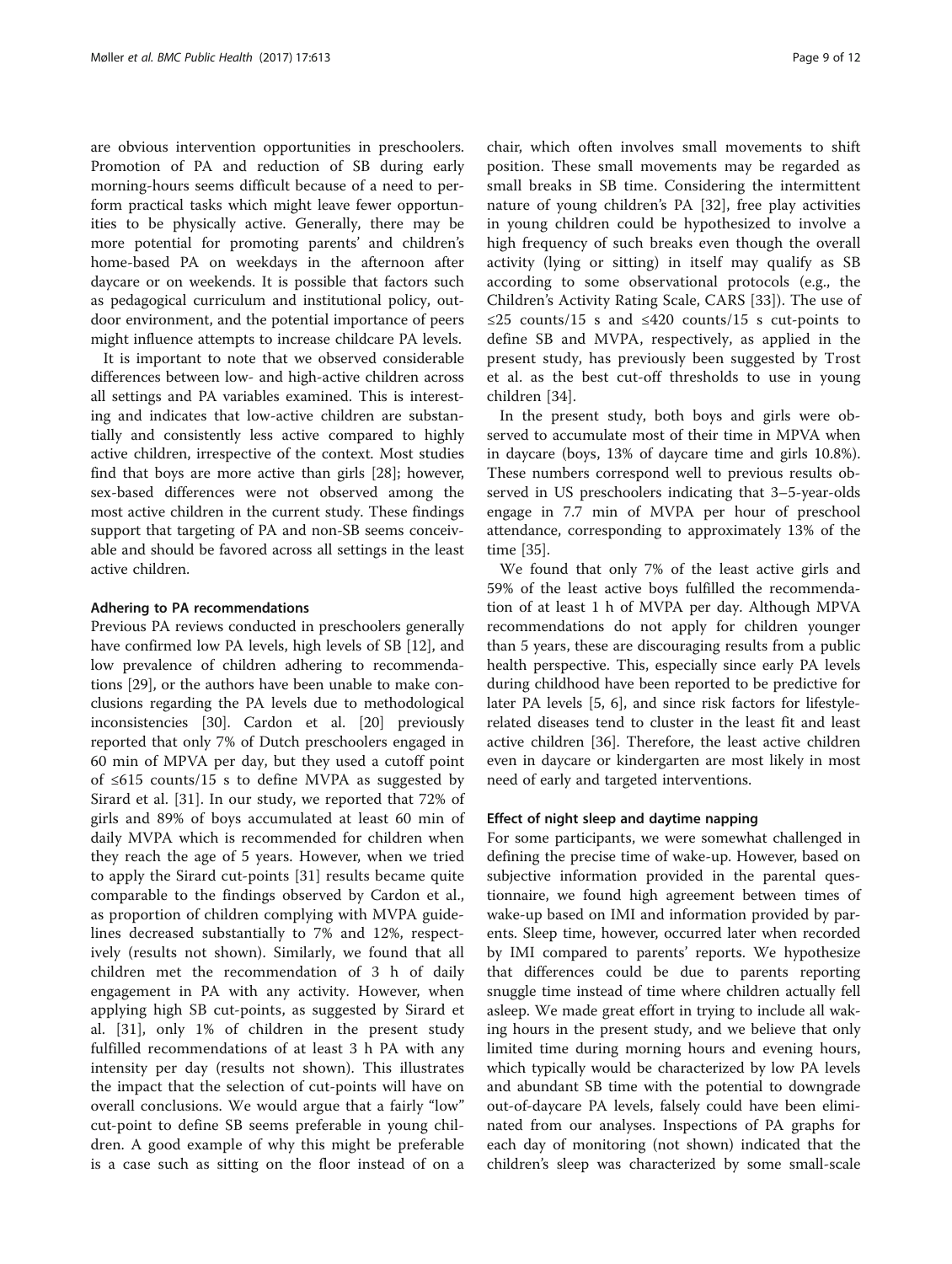"activity", most likely from tossing and turning in bed. Thus, standard non-wear filters, as provided by various accelerometer software programs, may be insufficient to cut out time spent sleeping without simultaneously excluding low PA during waking hours.

No time-matched daytime napping data were available; however, we noted that on-and-off body movements and tossing and turning in the bed were observed in data files at time points where daytime napping roughly was expected to occur in subjects who reported daytime napping. This made it impossible for us to define valid times of falling asleep and wake-up when taking a nap based on the IMI approach. Therefore, higher PA levels as observed during early afternoon in children napping around noon compared to children not napping at noon most likely reflect that children either participated in high intensity playtime after lunch or were sleeping, and perhaps some of the nap time was misclassified as SB time. Short sleep duration has been found to be associated with increased risk of childhood obesity [\[37\]](#page-11-0). Since daytime napping is natural during preschool years [\[38](#page-11-0)], naps may likewise be hypothesized to be beneficial for child health. On the other hand, it is far from clear how much of daytime napping children actually spend sleeping. Thus, we believe it is a discussion point whether or not napping during the day should be excluded from final analyses to avoid misclassification as SB time. We suggest that future studies carefully consider how to handle daytime napping when analyzing PA data.

#### Strengths and limitations

A major strength in the present study is that PA was assessed objectively with high wear compliance and that PA analyses encompassed all waking hours as defined by the IMI approach based on 24 h registration. Use of sophisticated time-stamped data processing based on the detailed information provided by parental logs, including institution check-ins and check-outs for each child, made it possible for us to isolate PA and SB outcomes in a number of relevant everyday settings, including time in and out of daycare.

The individual daycare has previously been identified as an important predictor of PA [[35, 39, 40\]](#page-11-0). We did not take into account the specific daycare center in our analyses since the unit of recruiting in our study was the single child and not clusters of institutions. In the area from which the children were recruited there are 400– 500 daycare centers. Thus, children who were enrolled in our study attended numerous different daycare institutions, which have contributed to more robust findings.

We did not distinguish between non-DC-days during weekdays and weekend days due to statistical power considerations. This could potentially have masked difference in children's behaviors across these day types. However, weekdays for which parents reported that children did not attend daycare had more similarities with weekend days than with weekdays where parents reported that children were in daycare (data not shown). It was a limitation that it was not possible for us to discriminate between children's time spent indoors and outdoors during daycare as time spent outdoors has been described as a predictor of preschool PA [\[28\]](#page-11-0).

Accelerometer-determined intensity thresholds are a major issue when trying to quantify the minutes spent in specific PA intensities, and basically no uniform consensus exists regarding which cut-points are best to use in order to estimate valid amounts of time that children of different ages spend in different PA intensities during free living. However, relative differences in PA levels and SB across different everyday settings can still be meaningfully described if one recognizes the limitation of the cut-point approach.

Specific activities undertaken during time in SB and MVPA were not considered in the present study. However, supplementing accelerometer data with more detailed contextual information could provide further valuable insights into which contexts and settings children typically engage in SB and low/high PA intensities. As in any other study where PA is assessed using hipworn accelerometers, the inability to capture cycling, swimming, and loadbearing activities correctly is a limitation to our study. We speculate, however, that generally these types of behaviors only constitute relatively small parts of preschoolers' total habitual PA.

Finally, the children in the SKOT cohort are primarily from well-educated, high-income families. Danish preschoolers' PA levels have previously been found not to be associated with either household income [\[40](#page-11-0)] or parental educational level [[39](#page-11-0)]. The association between socio-economic status and PA may not emerge until school age, but we cannot rule out the possibility that generalizability of the results observed may not extend beyond the type of population sampled in the present study (i.e., majority of children from families with a high socio-economic status).

### Conclusions

Our study confirms that preschoolers' PA and SB vary considerably during the day and that daycare represents an important setting for PA as children's levels of PA and SB were generally more favorable in daycare than out of daycare. All children fulfilled the recommendation of 3 h of PA with at least light intensity per day, and 72% and 89% of girls and boys, respectively, accumulated at least 60 daily minutes of MPVA. Less MVPA minutes were accumulated on days with no daycare attendance compared to days with daycare attendance, especially in boys.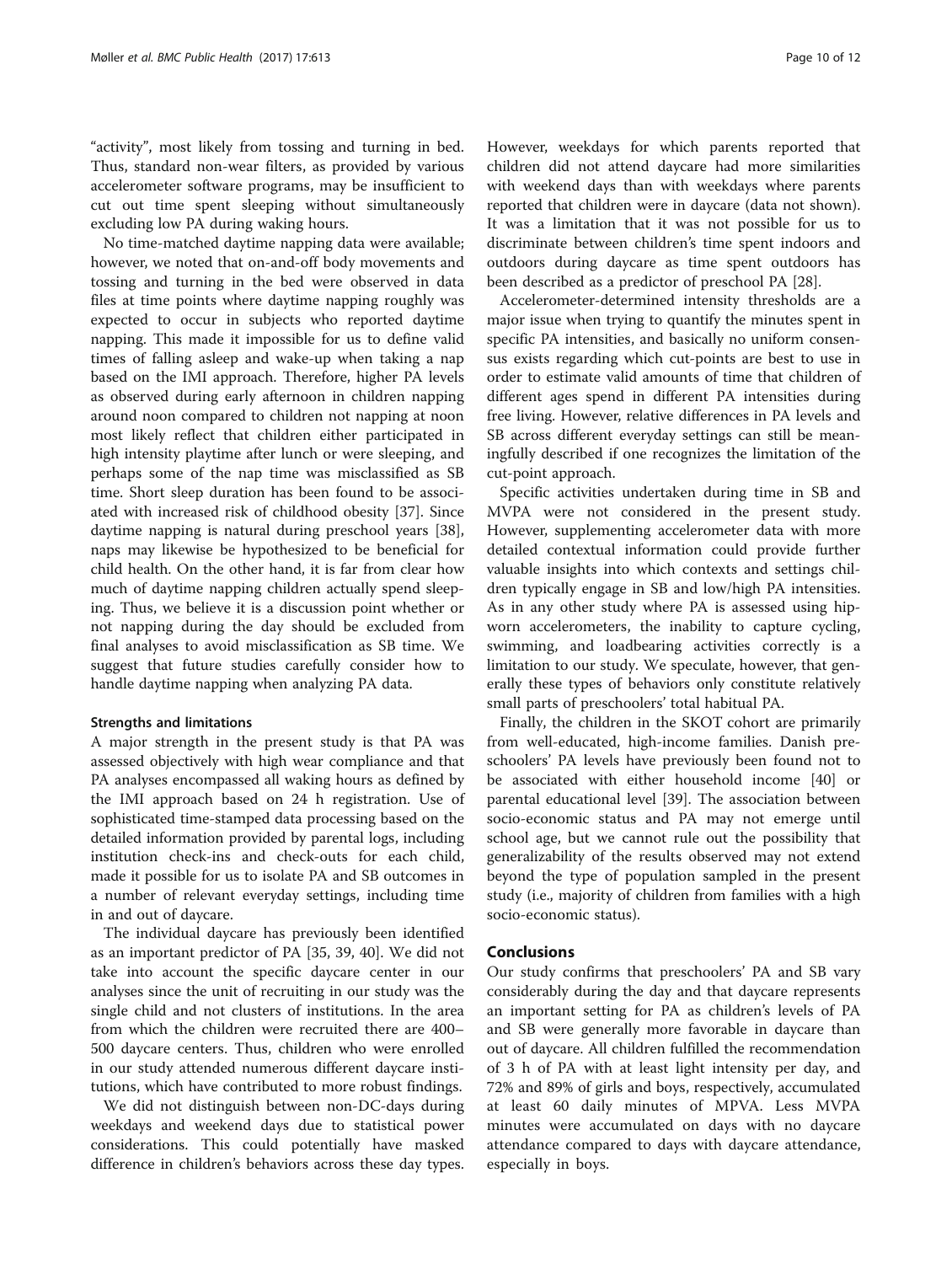<span id="page-10-0"></span>Our findings indicate that public health policy makers and planning of future PA initiatives in preschoolers should consider that non-DC-days and time before and after daycare attendance in particular seems to hold potential for increasing children's PA. We consistently observed noteworthy differences in the amount of time spent physically active between the most active and least active children across all settings, and since PA behaviors are known to track into later life, targeting of PA in all contexts should optimally be favored in the least active children.

# Additional files

[Additional file 1: Table S1.](dx.doi.org/10.1186/s12889-017-4521-3) Subject's characteristics, included in analyses vs. non-included. Comparisons of characteristics between subjects included in analyses and non-included subjects. (PDF 44 kb)

[Additional file 2: Table S2.](dx.doi.org/10.1186/s12889-017-4521-3) Wear-time (hours/day) and mean total physical activity levels across settings. Data are stratified by sex and children napping and not napping during daytime, respectively. (PDF 19 kb)

#### Abbreviations

BMI: Body mass index; CPM: Counts per minute; DC-days: Daycare-days; IMI: Individual manual inspection; MVPA: Moderate-to-vigorous physical activity; Non-DC-days: Non-daycare-days; PA: Physical activity; SB: Sedentary behavior; SD: Standard deviation

#### Acknowledgements

We thank the children and families in the SKOT cohort for their great commitment to the study; and the technical and scientific staff involved in the data collection and data processing; dieticians Julie Brønholm and Birgitte Hermansen, project assistants and students: Annette Wind-Pedersen, Mette S. Nielsen, Sabrina Zangenberg and Heidi A. R Jensen as well as the scientific staff; Anni Larnkjær and Laurine BS Harslöf, and last but not least Jan Christian Brønd for his dedicated work with the Propero software.

#### Funding

The SKOT study was funded by the Danish Directorate for Food, Fisheries and Agri Business (grant no. 3304-FSE-06-0503-1) as part of the project "Complementary and young child feeding (CYCF) – impact on short and long term development of health". The funding body had no role in the design of the study, nor in the collection, interpretation, and publication of data. LBCs PhD scholarship was funded by one third from each of the following parts: Faculty of Science, University of Copenhagen; the former PhD school FOOD Denmark, Faculty of Science, Copenhagen University; and lastly the SKOT grant/Department of Nutrition and Exercise and Sports, Faculty of Science, Copenhagen University. KTE's PhD scholarship was financed by the University of Copenhagen.

#### Availability of data and materials

The datasets generated and/or analyzed during the current study are not currently publicly available but are available from the corresponding author on reasonable request.

#### Authors' contributions

Overall, KFM and CM conceived the study, and NCM, LBC, and KAP devised specific research questions for this manuscript. LBC and KTE managed data collection at the 3-year examinations. NCM and LBC prepared data and performed the statistical analyses. NCM prepared drafts of the manuscript, and all authors contributed to the interpretation of results, commented on drafts and approved the final version of the manuscript.

#### Ethics approval and consent to participate

Written informed consent was provided by all parents or guardians and the study was approved by the Committees on Biomedical Research Ethics for the Capital Region of Denmark (HKF20070003).

#### Consent for publication

Not applicable.

#### Competing interests

The authors declare that they have no competing interests.

### Publisher's Note

Springer Nature remains neutral with regard to jurisdictional claims in published maps and institutional affiliations.

#### Author details

<sup>1</sup>Department of Sport Science and Clinical Biomechanics, Research Unit for Exercise, Epidemiology and Centre of Research in Childhood Health, University of Southern Denmark, Campusvej, 55 Odense M, Denmark. <sup>2</sup>Department of Nutrition, Exercise and Sports, Faculty of Science, University of Copenhagen, 1958 Frederiksberg, Denmark. <sup>3</sup>Department of Kinesiology Michigan State University, 308 West Circle Drive, 27R Intramural Rec Sports-Circle, East Lansing, MI 48824, USA.

#### Received: 20 February 2017 Accepted: 20 June 2017 Published online: 30 June 2017

#### References

- 1. Adair LS. Child and adolescent obesity: epidemiology and developmental perspectives. Physiol Behav. 2008;94(1):8–16.
- 2. World Health Organization. Obesity and overweight: Fact sheet No. 311. Available online: [\[http://www.who.int/mediacentre/factsheets/fs311/en/](http://www.who.int/mediacentre/factsheets/fs311/en)] (accessed on November 5 th, 2016).
- 3. Timmons BW, Leblanc AG, Carson V, Connor Gorber S, Dillman C, Janssen I, et al. Systematic review of physical activity and health in the early years (aged 0-4 years). Appl Physiol Nutr Metab. 2012;37(4):773–92.
- 4. LeBlanc AG, Spence JC, Carson V, Connor Gorber S, Dillman C, Janssen I, et al. Systematic review of sedentary behaviour and health indicators in the early years (aged 0-4 years). Appl Physiol Nutr Metab. 2012;37(4):753–72.
- 5. Janz KF, Dawson JD, Mahoney LT. Tracking physical fitness and physical activity from childhood to adolescence: the muscatine study. Med Sci Sports Exerc. 2000;32(7):1250–7.
- 6. Pate RR, Baranowski T, Dowda M, Trost SG. Tracking of physical activity in young children. Med Sci Sports Exerc. 1996;28(1):92–6.
- Pate RR, O'Neill JR. Physical activity guidelines for young children: an emerging consensus. Arch Pediatr Adolesc Med. 2012;166(12):1095–6.
- 8. Department of Health. Start active, stay active: a report on physical activity from the four home countries' chief medical officers. London, UK. 2011.
- 9. Department of health and aging. Get up and grow. Health eating and physical activity for early childhood. Canberra, ACT: Australian Government. 2010.
- 10. Tremblay MS, Leblanc AG, Carson V, Choquette L, Connor Gorber S, Dillman C, et al. Canadian physical activity guidelines for the early years (aged 0-4 years). Appl Physiol Nutr Metab. 2012;37(2):345–69.
- 11. Education NAfSaP: Active start: a statement of physical activity guidelines for children from birth to age 5, 2nd edn. Sewickley, PA: American Alliance for Health, Physical Education, Recreation, and Dance; 2009.
- 12. Reilly JJ. Low levels of objectively measured physical activity in preschoolers in child care. Med Sci Sports Exerc. 2010;42(3):502–7.
- 13. Hinkley T, Salmon J, Okely AD, Trost SG. Correlates of sedentary behaviours in preschool children: a review. The international journal of behavioral nutrition and physical activity. 2010;7:66.
- 14. Madsen AL, Larnkjaer A, Molgaard C, Michaelsen KF. IGF-I and IGFBP-3 in healthy 9 month old infants from the SKOT cohort: breastfeeding, diet, and later obesity. Growth Hormon IGF Res. 2011;21(4):199–204.
- 15. Jensen SM, Molgaard C, Ejlerskov KT, Christensen LB, Michaelsen KF, Briend A. Validity of anthropometric measurements to assess body composition, including muscle mass, in 3-year-old children from the SKOT cohort. Matern Child Nutr. 2015;11(3):398–408.
- 16. Cole TJ, Bellizzi MC, Flegal KM, Dietz WH. Establishing a standard definition for child overweight and obesity worldwide: international survey. BMJ. 2000;320(7244):1240–3.
- 17. Evenson KR, Catellier DJ, Gill K, Ondrak KS, McMurray RG. Calibration of two objective measures of physical activity for children. J Sports Sci. 2008;26(14):1557–65.